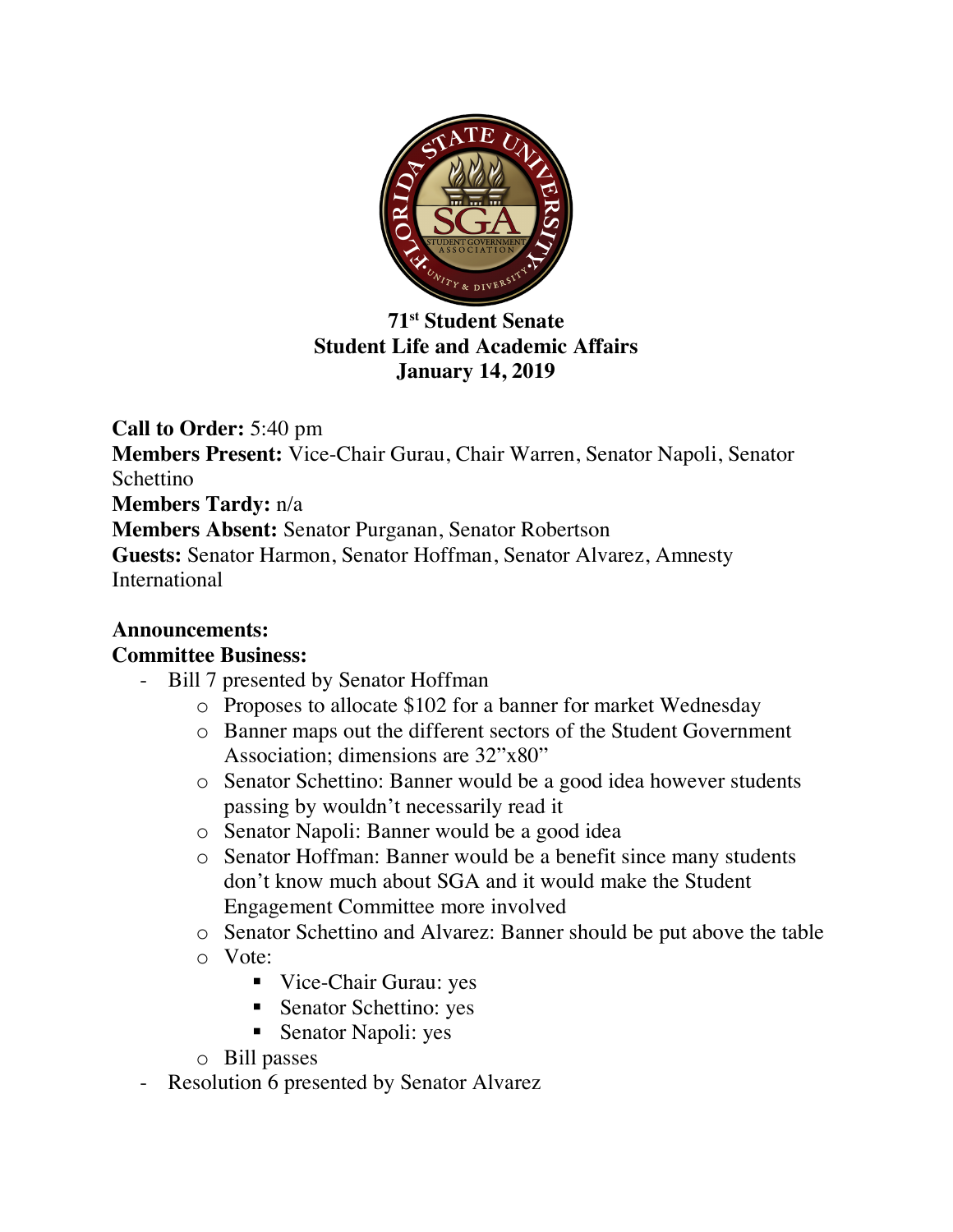- o Proposes to have FSU re-join the WRC (Workers' Rights Consortium) and leave the FLA (Fair Labor Association)
- o Primary goal is for universities to have safe working conditions; covers both working conditions on campus, as well as any labor put into any merchandise that has been bought for FSU
- o Vote to table resolution:
	- Vice-Chair Gurau: yes
	- Senator Schettino: yes
	- Senator Napoli: yes
- o Resolution tabled since sponsor (Senator Leckie) was not present
- Resolution 7 presented by Senator Alvarez
	- o Proposes to have FSU to join the "We are Still in Declaration"
	- o Senator Schettino and Senator Napoli: Agree that FSU should be apart of the coalition
	- o Vote:
		- Vice-Chair Gurau: yes
		- Senator Schettino: yes
		- Senator Napoli: yes
	- o Resolution passes
- Resolution 8 presented by Senator Alvarez and Amnesty International
	- o Helps resettle refugees at FSU, Tallahassee, and the state of Florida
	- o Senator Alvarez: Resolution promotes the idea of openness, which is a goal of FSU
	- o Senator Schettino: Asks what countries the resolution entails
	- o Senator Alvarez: Resolution includes all countries
	- o Senator Schettino: Agrees that the refugees didn't have a choice but to leave and FSU should welcome them
	- o Senator Napoli: Agrees that resolution is a good idea as FSU should welcome refugees with welcome arms
	- o Amnesty International stresses that allowing refugees in is not a political issue, but rather a humanitarian one that has been politicized
	- o Resolution hopes to protect vulnerable students and potentially future students
	- o Vote:
		- Vice-Chair Gurau: yes
		- Senator Schettino: yes
		- Senator Napoli: yes
	- o Resolution passes
- Bill 8 presented by Chair Warren